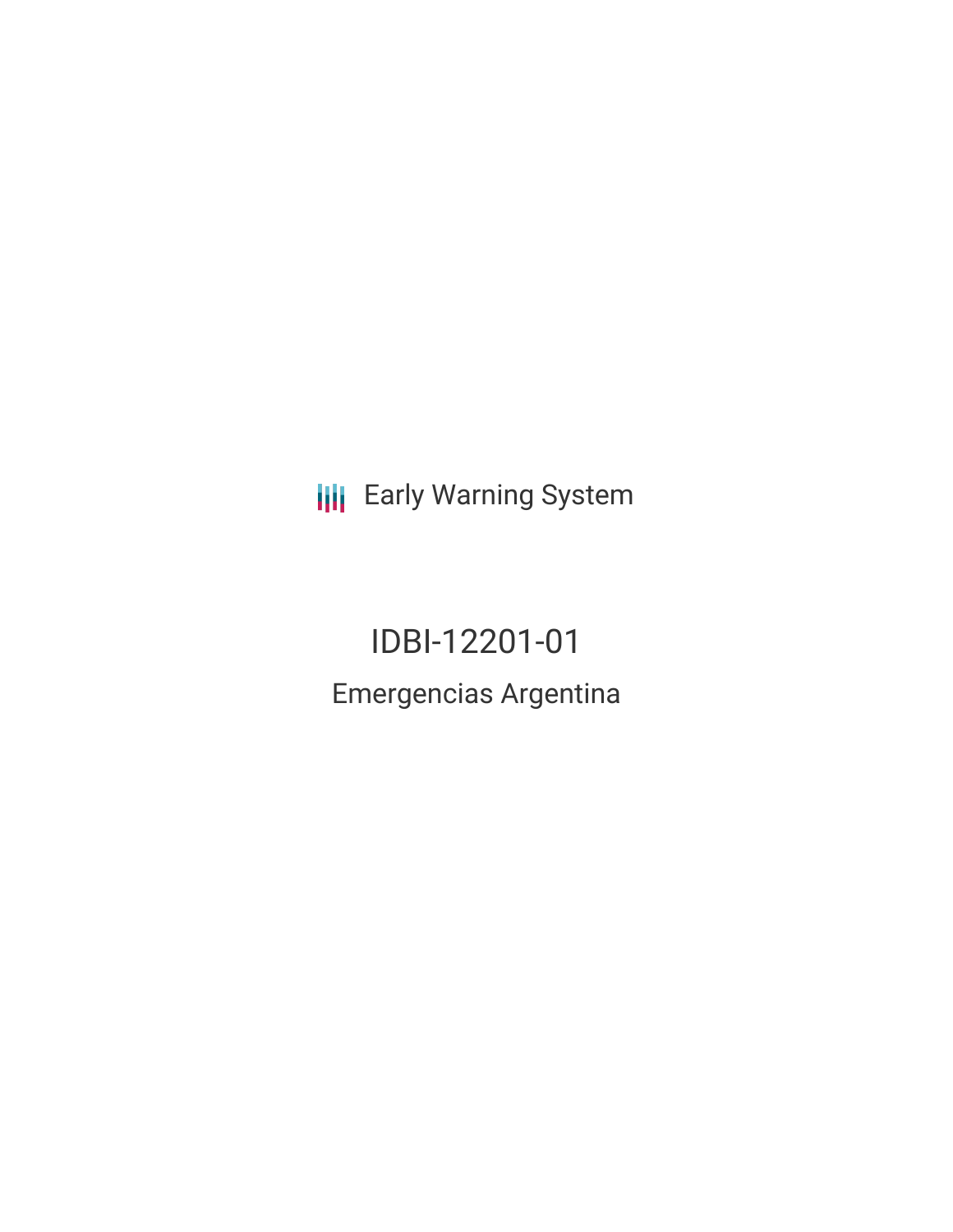# **Quick Facts**

| <b>Countries</b>               | Argentina                                    |
|--------------------------------|----------------------------------------------|
| <b>Financial Institutions</b>  | IDB Invest (IDBI)                            |
| <b>Status</b>                  | Proposed                                     |
| <b>Bank Risk Rating</b>        | B                                            |
| <b>Voting Date</b>             | 2018-12-13                                   |
| <b>Borrower</b>                | International Health Services Argentina S.A. |
| <b>Sectors</b>                 | <b>Education and Health</b>                  |
| <b>Investment Type(s)</b>      | Loan                                         |
| <b>Investment Amount (USD)</b> | $$10.00$ million                             |
| <b>Loan Amount (USD)</b>       | \$10.00 million                              |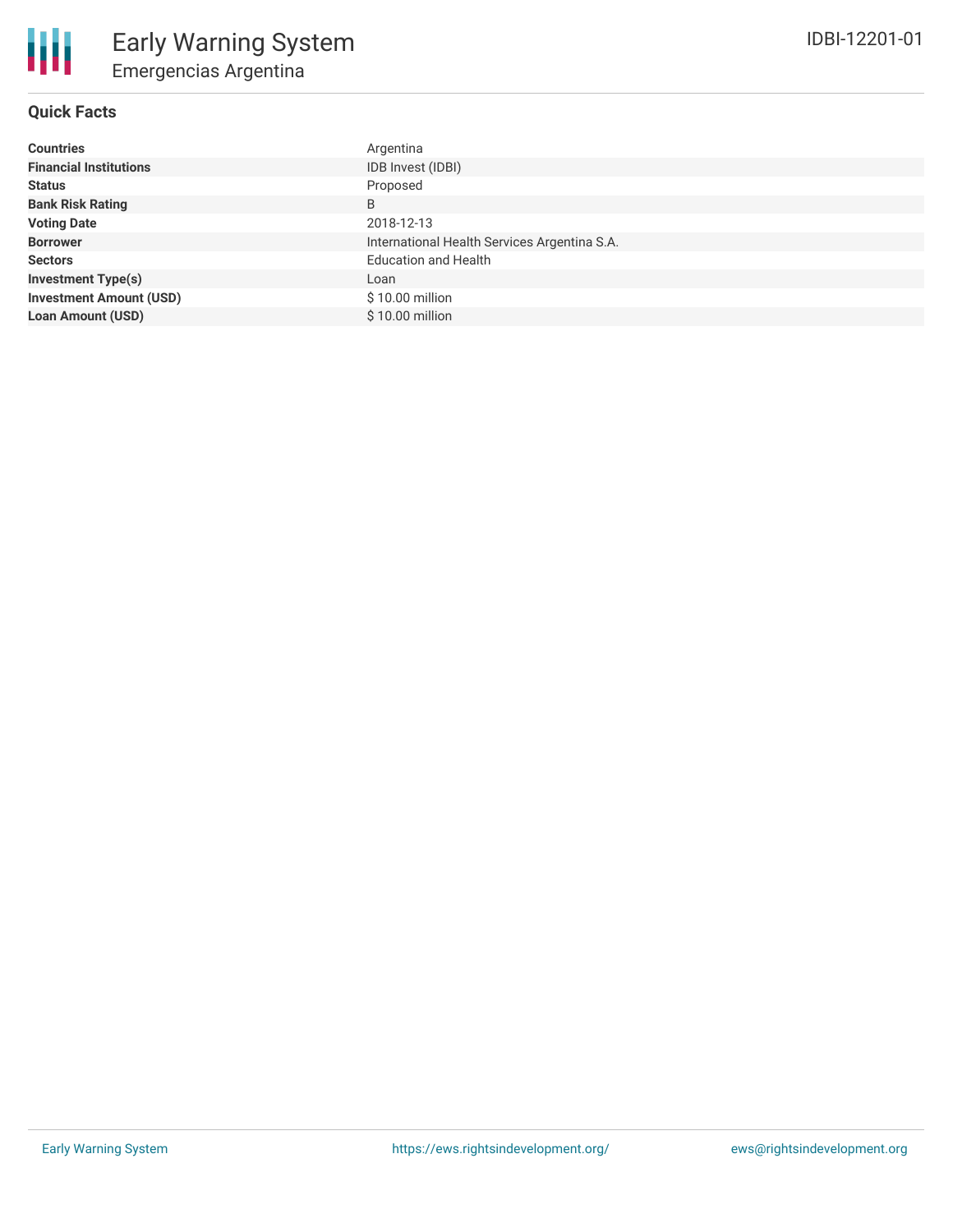

## **Project Description**

IDB Invest will grant a senior loan of up to US\$10 million with a term of up to six (6) years, including a grace period of up to two (2) years, to International Health Services Argentina S.A. (IHSA or the Company). The IDB Invest loan funds will be used to acquire and develop new technologies, operating infrastructure, and facilities. Major investments will be used to (i) purchase new medical equipment; (ii) modernize facilities; (iii) acquire operating infrastructure for new business lines; (iv) update and renew technology and communications; (v) purchase medical aircraft; and; (vi) invest in data science (all together, the "Project")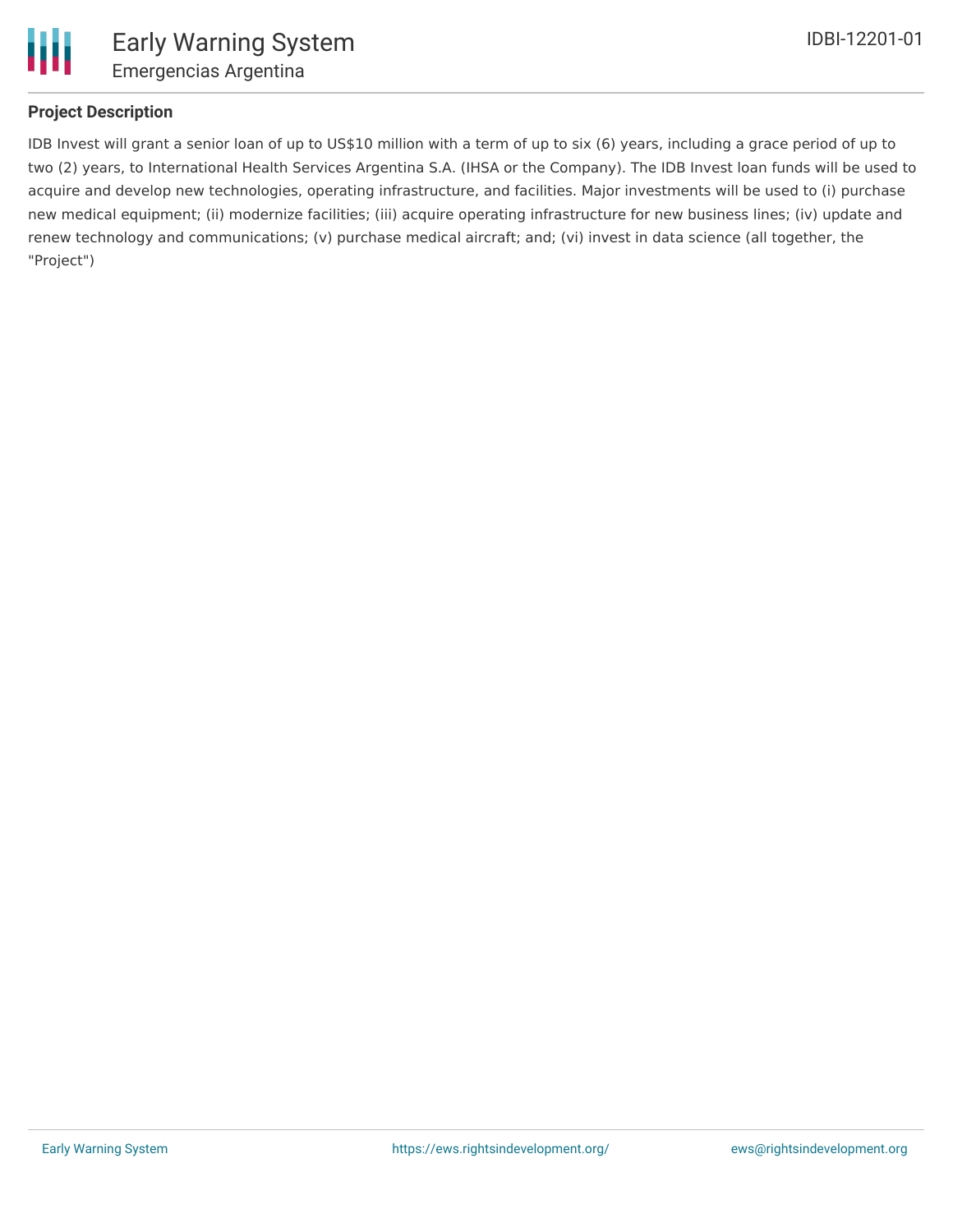#### **People Affected By This Project**

1. General Information on the IDB Invest Environmental and Social Review

On September 20, 2018, staff from the IDB Invest Environmental, Social and Governance Division (SEG) conducted an environmental and social due diligence on this transaction, holding meetings with the company's responsible staff at the central location in Buenos Aires and at the repairs, washing and ambulance medical equipment workshop, both located in the city of Buenos Aires. The evaluation also made it possible to assess the facilities' environmental, health and safety conditions.

2. Environmental Classification and Rationale

Considering the results of the evaluation and in the light of the IDB Invest Environmental and Social Sustainability Policy, the transaction is classified as a category B operation. The potential environmental, social and health and safety impacts and risks can be adequately managed through plans, programs and procedures with known procedures that are widely used in the sector.

The potential environmental, social and health and safety risks and impacts associated with the transaction include: i) the probability of personal accidents affecting its own or contracted workers and associated with operating vehicles and doing maintenance work in mechanical workshops; ii) potential contamination from inadequately treated effluent dumped into the drainage network from washing vehicles; iii) potential effects on road safety in nearby communities and third-party properties due to improper operation of the company's own vehicles or contracted vehicles. Given the nature of the potential impacts and risks identified, the following IFC Performance Standards[1]are applicable: PS 1 (Assessment and Management of Environmental and Social Risks and Impacts), PS 2 (Labor and Working Conditions), PS 3 (Resource Efficiency and Pollution Prevention), and PS 4 (Community Health and Safety). Performance Standards 5, 6, 7 and 8 are not considered applicable to the transaction.

#### 3. Environmental and Social Context

Emergencias' activities are carried out in environments already subject to human intervention. Its facilities are located in urban or semi-urban environments with the respective qualifications. Thus, the company's activities do not present social impacts on vulnerable populations or interference with protected natural environments or high biodiversity value zones.

- 4. Environmental Risks and Impacts and Proposed Mitigation and Compensation Measures.
- 4.1 Assessment and Management of Environmental and Social Risks and Impacts
- a. Environmental and Social Assessment and Management System

Emergencias has a quality management system certified under ISO standard 9.001.2015 on the Management of Pre-hospital Medical Services. In that context, it has established a Quality Policy. The company does not yet have an environmental, social and occupational health and safety management system although, as it has informed IDB Invest, the preparation and implementation of that system is expected in the short term. Occupational risks and environmental and social impacts are currently managed by contracting external consulting services. As established in Action 1.1 of the Environmental and Social Action Plan, Emergencias will add to its own staff, to the satisfaction of IDB Invest, a specialist in health, safety and the environment, who will be responsible for the development, implementation and monitoring of the company's environmental, social and health and safety management plans, programs and procedures, including the supervision of companies and thirdparty contractors. That professional may forward reports directly to the company's General Management.

b. Environmental, Social and Health and Safety Policy

Emergencias has produced an Environmental, Social and Health and Safety Policy whereby it undertakes to ensure the sustainability of its operations, the safety and health of its working environments and the participation of its employees. To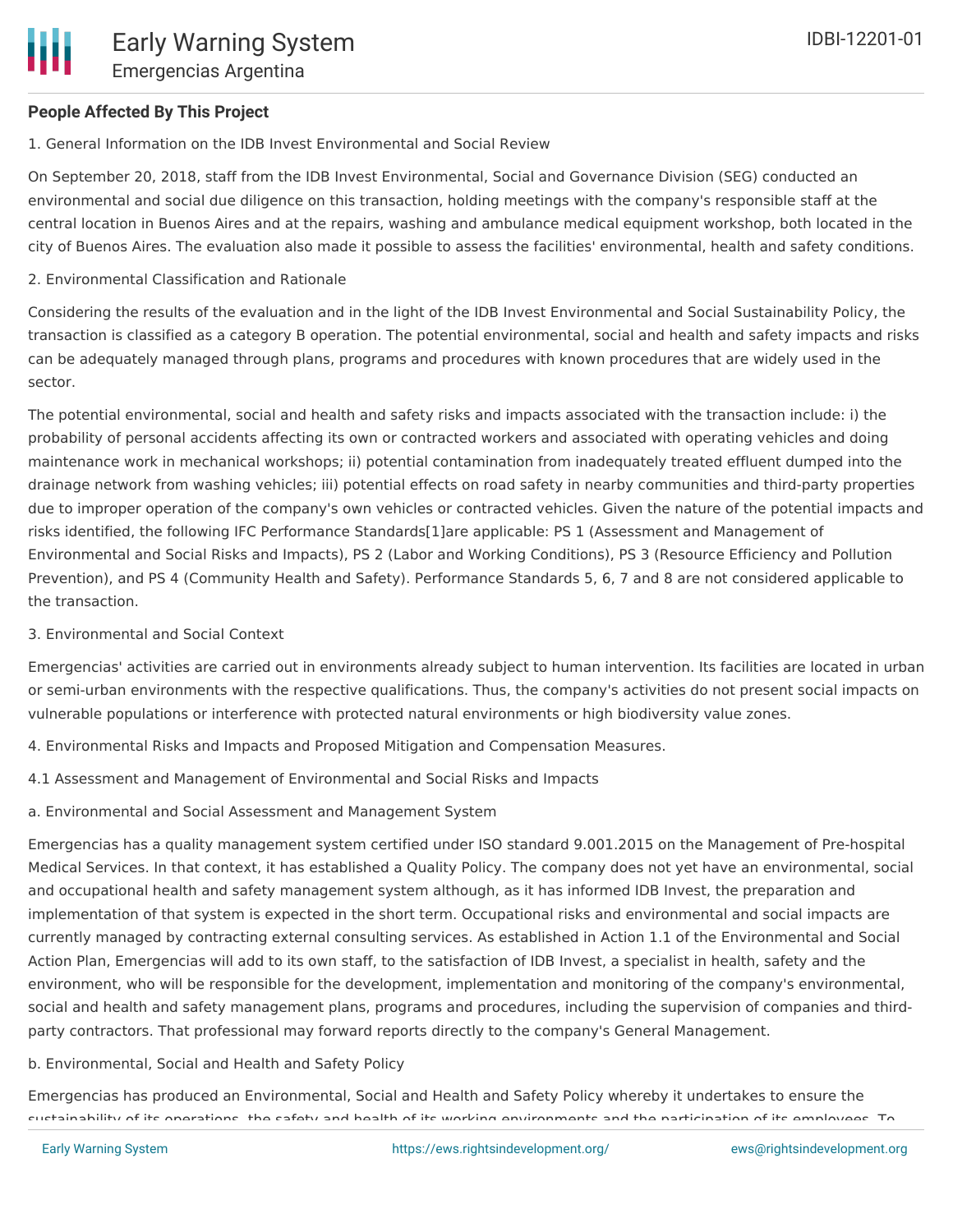

# **Investment Description**

• IDB Invest (IDBI)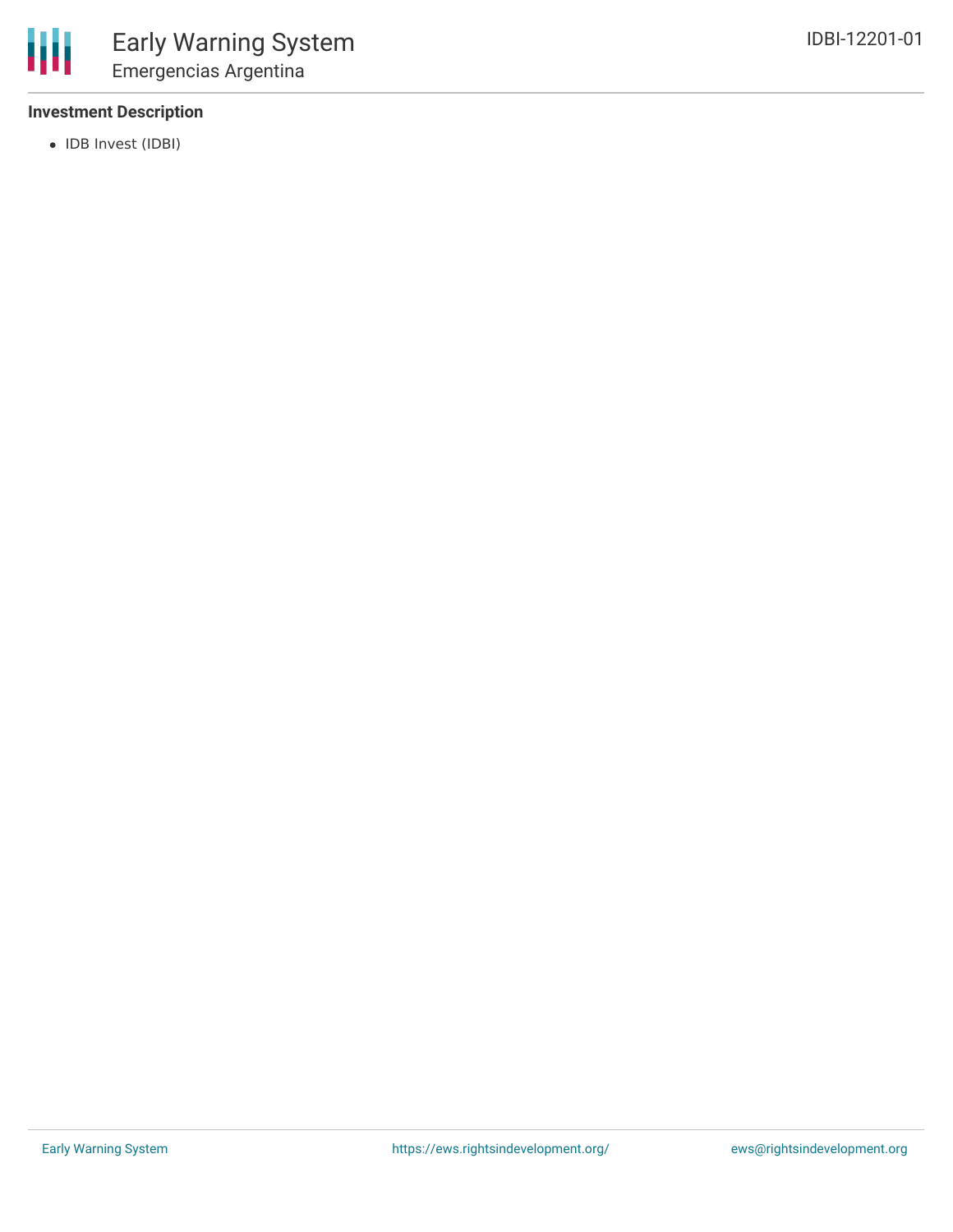

# Early Warning System Emergencias Argentina

| <b>Private Actor 1</b> | <b>Private Actor</b><br>1 Role | <b>Private Actor</b><br>Sector | Relation | <b>Private Actor 2</b>                       | <b>Private Actor</b><br>2 Role | <b>Private Actor</b><br>2 Sector |  |
|------------------------|--------------------------------|--------------------------------|----------|----------------------------------------------|--------------------------------|----------------------------------|--|
|                        |                                | $\overline{\phantom{0}}$       | $\sim$   | International Health Services Argentina S.A. | Undisclosed                    | <b>Service</b>                   |  |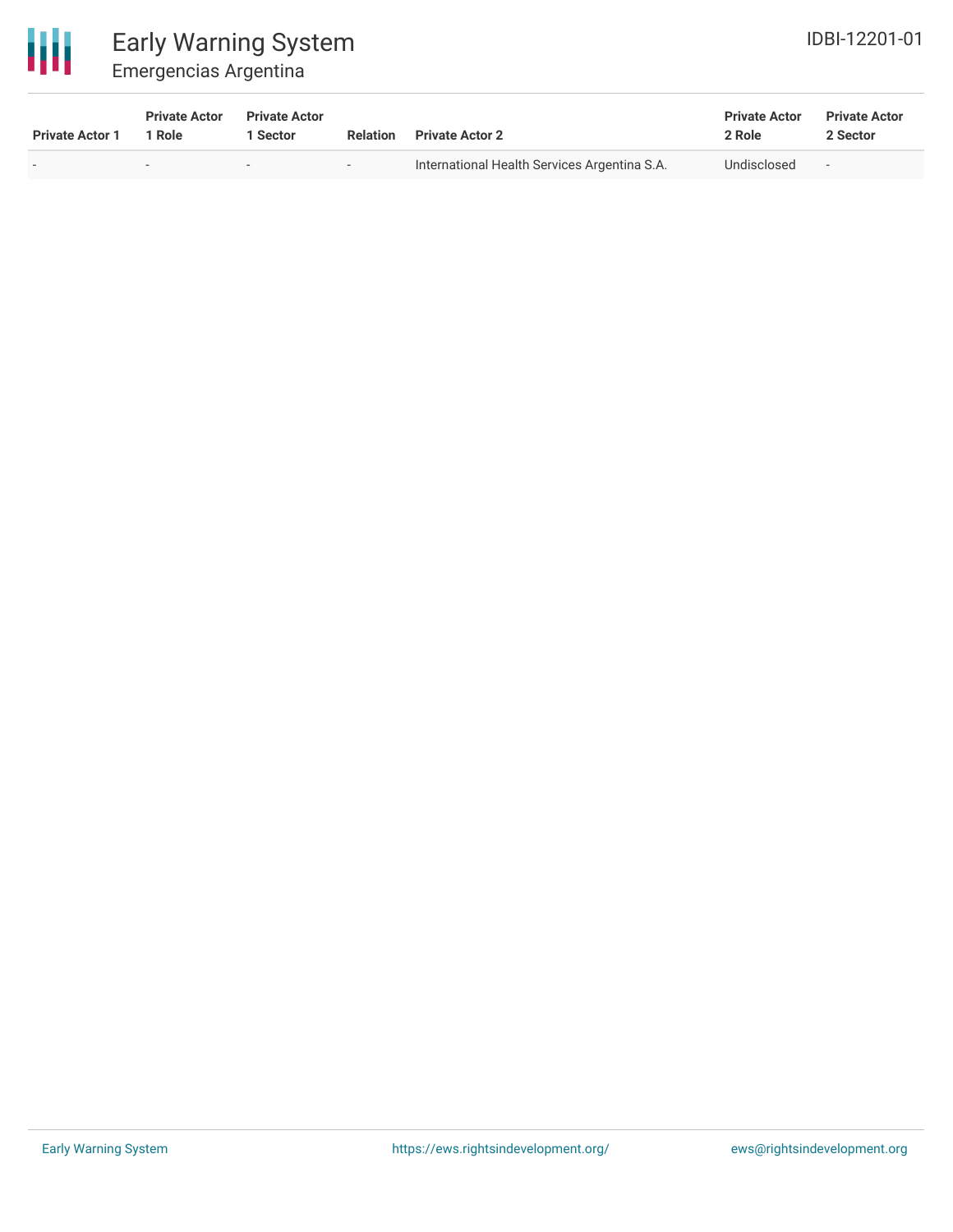## **Contact Information**

Emilce Vazquez Senior Manager, Administration and Finance - CFO Telephone: +54 (011) 4323-0300 Ext. 3032 E-mail: [EVazquez@emergencias.com.ar](mailto:EVazquez@emergencias.com.ar)

#### **ACCOUNTABILITY MECHANISM OF IIC/IDB Invest**

The Independent Consultation and Investigation Mechanism (MICI) is the independent complaint mechanism and fact-finding body for people who have been or are likely to be adversely affected by an Inter-American Development Bank (IDB) or Inter-American Investment Corporation (IIC)-funded project. If you submit a complaint to MICI, they may assist you in addressing the problems you raised through a dispute-resolution process with those implementing the project and/or through an investigation to assess whether the IDB or IIC is following its own policies for preventing or mitigating harm to people or the environment. You can submit a complaint by sending an email to MICI@iadb.org. You can learn more about the MICI and how to file a complaint at http://www.iadb.org/en/mici/mici,1752.html (in English) or http://www.iadb.org/es/mici/mici,1752.html (Spanish).

For inquiries and comments to IIC, contact: IIC's Communications Group E-mail: [divulgacionpublica@iadb.org](mailto:divulgacionpublica@iadb.org)

For project inquiries, including environmental and social questions related to an IIC investment, please contact the client or the IIC using the contact information provided above. In addition, project affected communities have access to the IIC Independent Consultation and Investigation Mechanism.

Tel:+1 (202) 623-3952 Fax: +1 (202) 312-4057 Address: 1300 New York Ave. NW Washington, DC. USA. 20577 E-mail: [mecanismo@iadb.org](mailto:mecanismo@iadb.org) or [MICI@iadb.org](mailto:MICI@iadb.org)